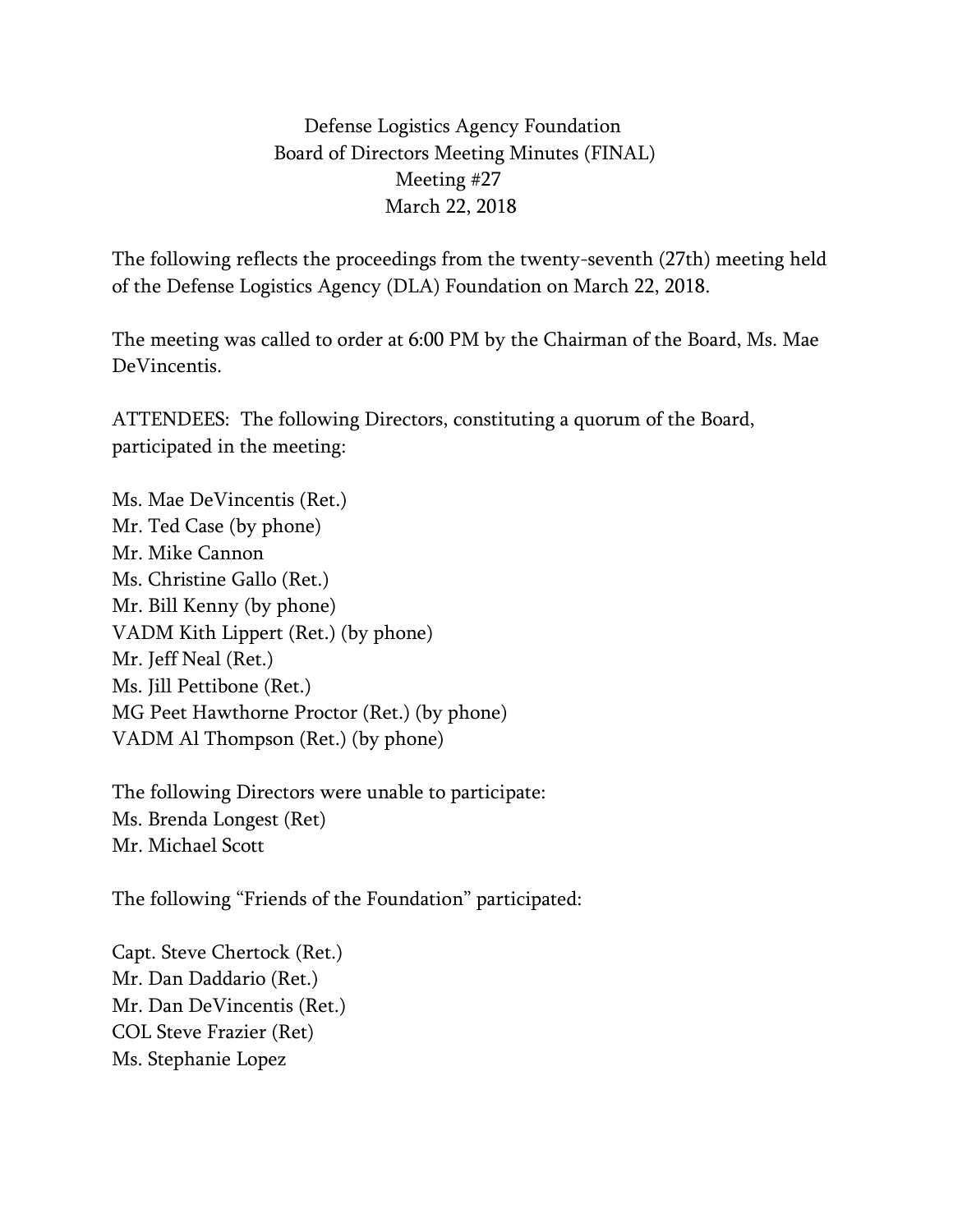## AGENDA ITEMS:

1. OPENING COMMENTS: Ms. DeVincentis thanked everyone for participating.

2. MINUTES OF MEETING #26: The Board members unanimously approved the minutes of Meeting #26, held on September 26, 2017.

3. MINUTES OF MEETING #27: The Board members unanimously approved the minutes of Meeting #27, held on December 7, 2017.

4. GOVERNANCE COMMITTEE: VADM Lippert nominated BG Barbara Doornink (USA, Ret.) for membership on the DLA Foundation Board. The Board unanimously endorsed his recommendation. VADM Lippert will invite BG Doornink to the next meeting.

5. DLA FOUNDATION SCHOLARSHIPS: Ms. Pettibone indicated that the timeline for announcing the scholarships is still slated to occur on or about May 31, 2018. Ms. Pettibone indicated that Mr. Kenny has taken her position on the Scholarship Committee and that COL Frazier (Ret.) will be replacing Ms. Williams.

6. SPECIAL CIRCUMSTANCES SCHOLARSHIP: Ms. Pettibone indicated that one family member had not yet indicated whether or not the \$1,500.00 one-time scholarship grant would be used for either college or technical school this year. Ms. Pettibone stated that there would need to be a policy discussion at a future meeting to determine how long the Board would held in abeyance such a scholarship response.

7. FUNDRAISING COMMITTEE: MG Proctor stated that the beer fundraiser had been held on February 13, 2017, and encouraged the Board members to solicit contributions from our respective corporate and friend networks to raise money for the upcoming golf tournament September 21, 2018, and for the 2019 beer-tasting fund-raiser.

Mr. Daddario reported that there were 82 attendees at the beer-tasting fund raiser. He reported also that 100 tickets had been sold, and that the fund-raiser brought in \$9,000.00 and incurred a cost of \$4,500.00. Mr. Daddario relayed that the beertasting fund-raiser had raised enough money to fund four (4) DLA Foundation scholarships.